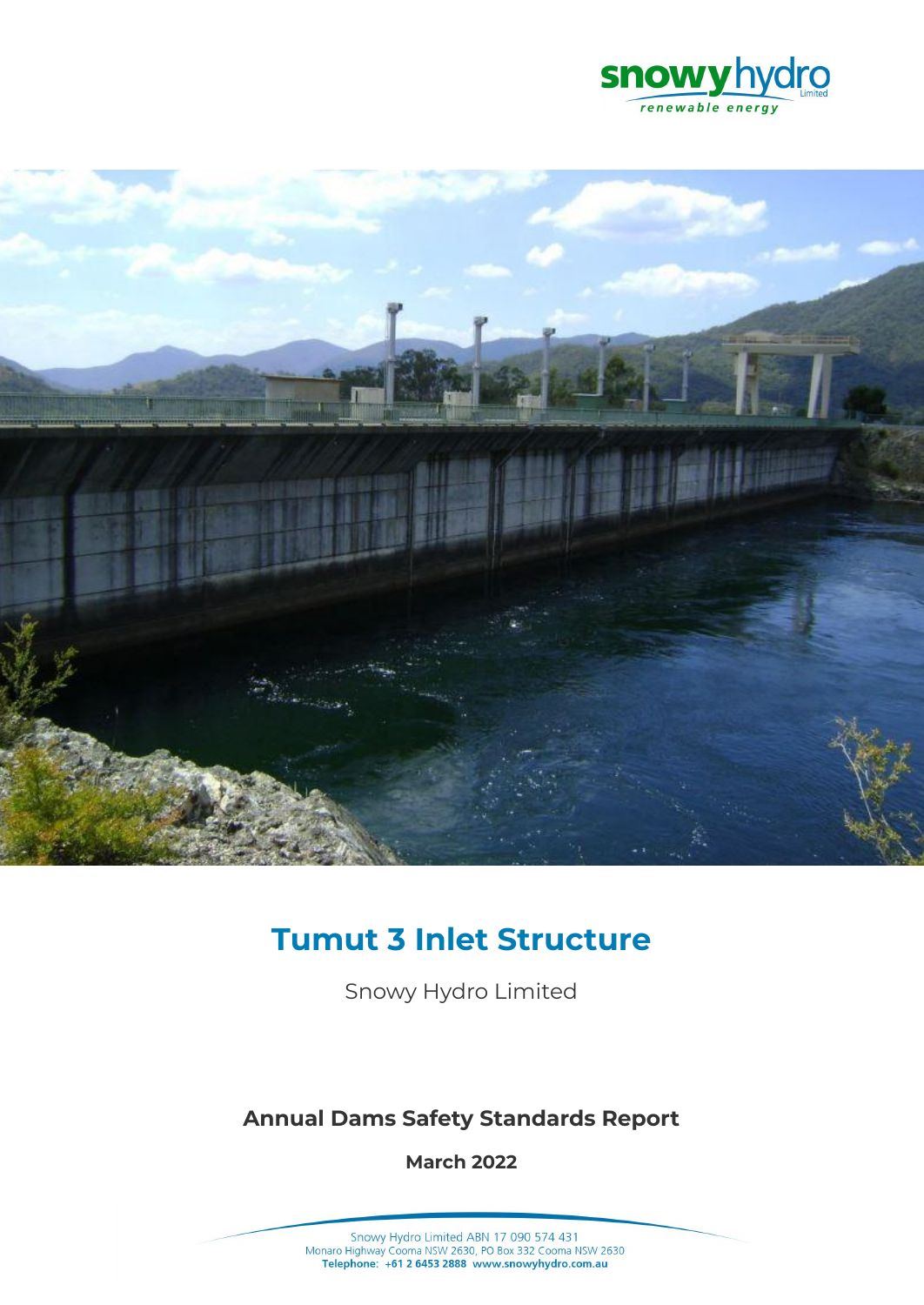

Snowy Hydro Limited (**Snowy Hydro**) as a declared dam owner is required under the Dams Safety Regulation 2019 to publish an Annual Dam Safety Standards Report demonstrating Snowy Hydro Limited's compliance with the dam safety standards for the calendar year ending 31 December 2021.

Snowy Hydro attests to the accuracy of the report.

A separate report for each declared dam must be lodged with Dams Safety NSW by 31 March 2022.

# **Section 1 – Declared dam identification details**

| Dam Name  | l Tumut 3 Inlet Structure |
|-----------|---------------------------|
| Dam Owner | Snowy Hydro Limited       |

# **Section 2 – Dams safety standards**

#### **Consequence category of dam – Regulation, Part 3**

The dam consequence category is a rating of the impact that could potentially be caused if the dam failed. It must be assessed:

- within 6 months of the dam being declared
- at least once every 15 years
- after any significant change in the number of people likely to be affected by a dam failure
- or if required by Dams Safety NSW.

#### [Regulation,](https://legislation.nsw.gov.au/view/html/inforce/current/sl-2019-0506#sec.7) subclause 7(2)

| Dam consequence category                                                                                                     | Sunny Day: High A<br>Flood: <b>Extreme</b>                                        |
|------------------------------------------------------------------------------------------------------------------------------|-----------------------------------------------------------------------------------|
| Date of the last consequence<br>category assessment by a<br>competent person                                                 | <b>1st May 2021</b>                                                               |
| Has the number of people likely to<br>be affected by a dam failure<br>changed since the last<br>consequence category review? | No                                                                                |
| Competent Person:                                                                                                            | David Stephens (Senior Flood<br>Modeller, Hydrology & Risk<br>Consulting or HARC) |
| How was this checked?                                                                                                        | <b>HEC-LifeSim</b>                                                                |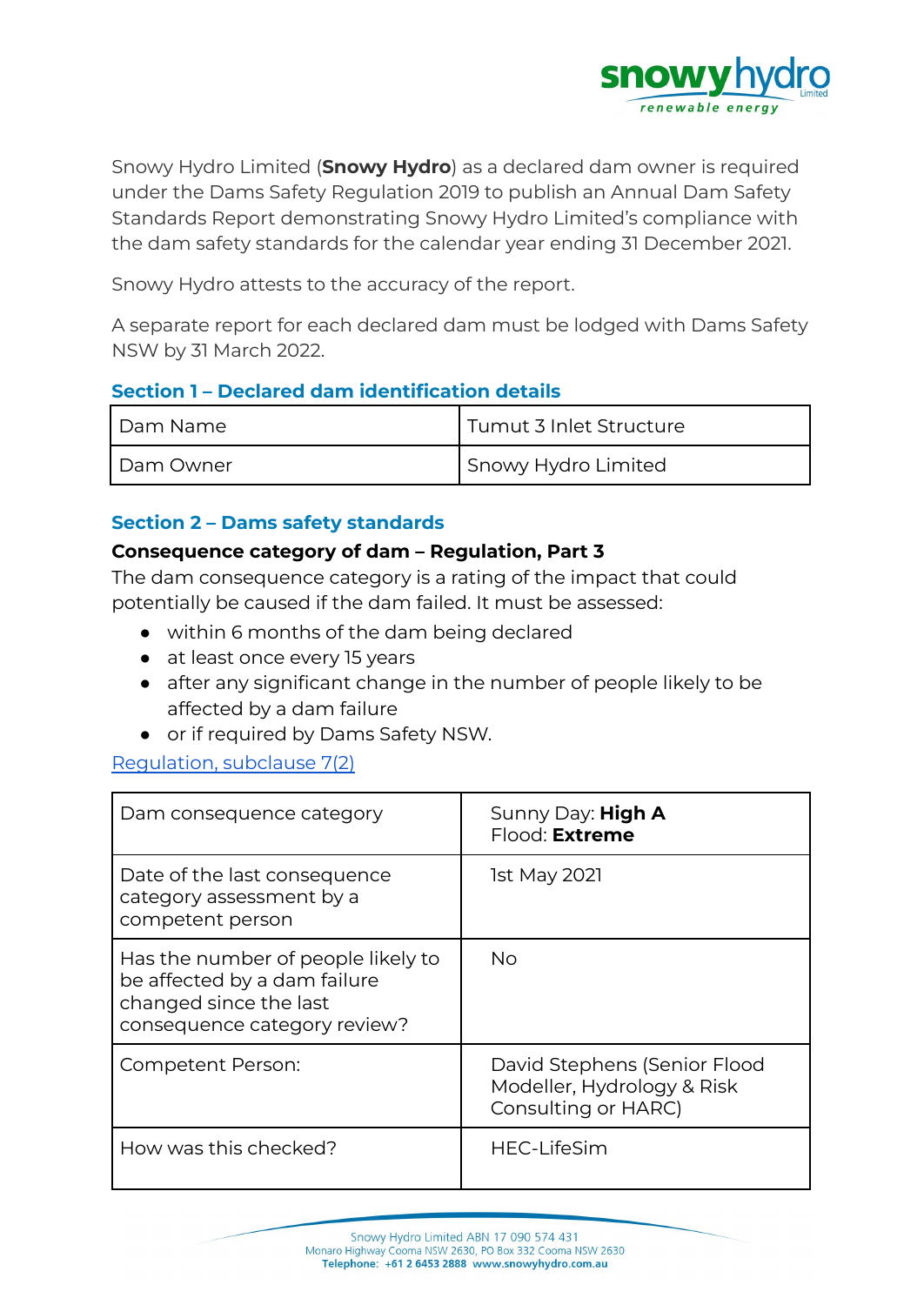

|                                                                                                                     | * V2 was used for PLL estimates |
|---------------------------------------------------------------------------------------------------------------------|---------------------------------|
| thlate Life Cim is an appet boose systems for cotinging including loss of life (DLL) with the fundamental intent to |                                 |

\*Note: LifeSim is an agent-based system for estimating potential loss of life (PLL) with the fundamental intent to simulate population redistribution during an evacuation

# **For extreme and high consequence dams only:**

If the consequence category is Extreme, High A, High B, or High C, the consequence category assessment must be reviewed by an independent competent person

[Regulation,](https://legislation.nsw.gov.au/view/html/inforce/current/sl-2019-0506#sec.7) subclause 7(4)

| Date of last independent review of<br>the consequence category<br>assessment | <b>1st May 2021</b>         |
|------------------------------------------------------------------------------|-----------------------------|
| Name of independent reviewer                                                 | Peter Hill (Director, HARC) |

# **Dams safety standard – Dam safety management system - Part 5**

The dam safety management system provides a comprehensive and integrated system to manage all aspects of foreseeable risks relating to dam failure. It is designed to be used by the dam owner to ensure, as far as reasonably practicable, the safety of people and property is not put at risk from the dam.

[Regulation](https://legislation.nsw.gov.au/view/html/inforce/current/sl-2019-0506#pt.5) Part 5

# **Documenting the dam safety management system**

| Is the dam safety management<br>system fully documented?                                     | Yes |
|----------------------------------------------------------------------------------------------|-----|
| If not, what percentage of the dam<br>safety management system<br>documentation is complete? | N/A |
| How did you confirm this<br>percentage?                                                      | N/A |
| Does the dam safety management<br>system apply to more than one<br>dam?                      | Yes |

#### **Documenting the dam safety management system**

| Is the dam safety management | Yes |
|------------------------------|-----|
|------------------------------|-----|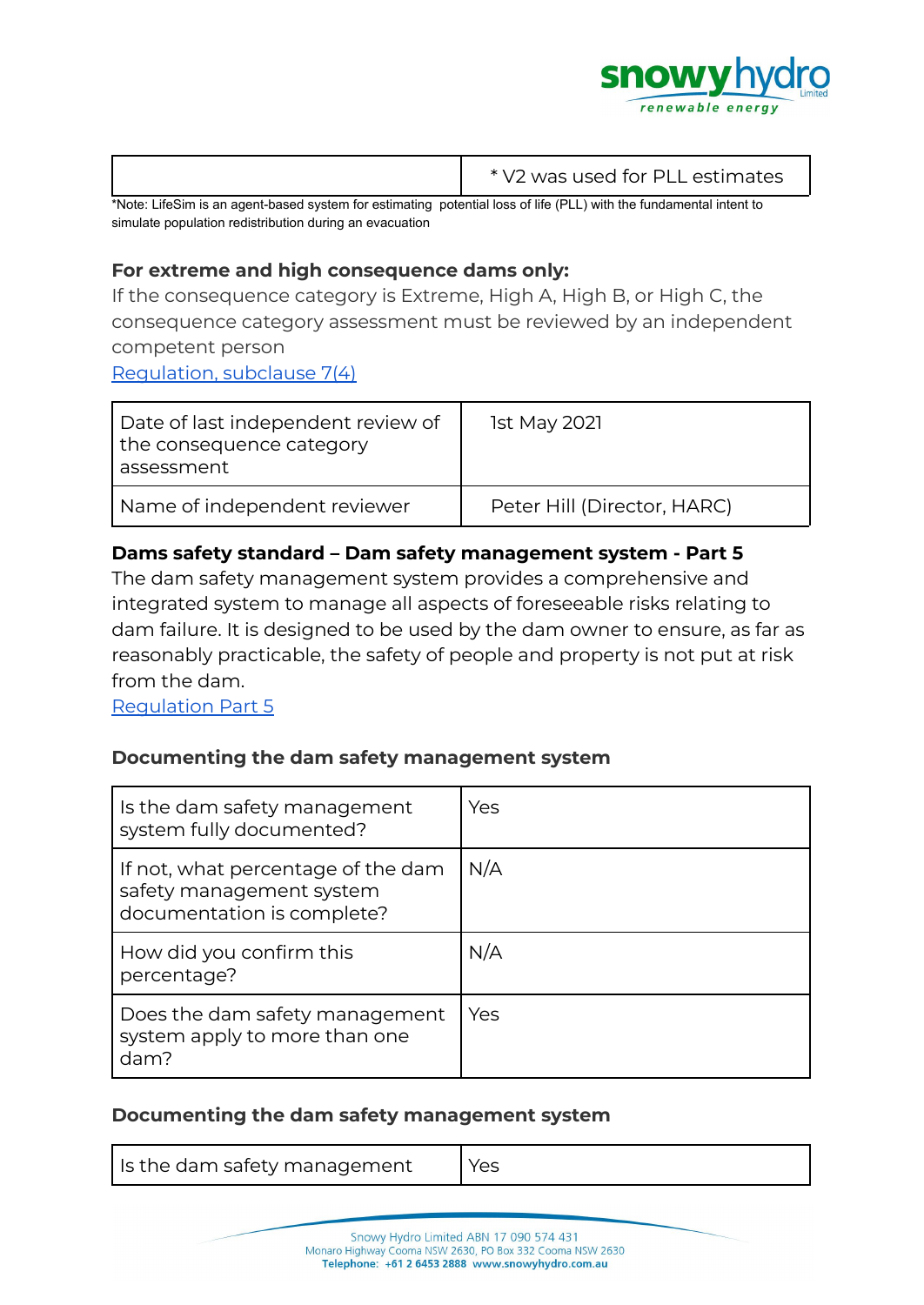

| system fully implemented for this<br>dam?                                         |     |
|-----------------------------------------------------------------------------------|-----|
| If not, what percentage of the dam<br>safety management system is<br>implemented? | N/A |
| How did you confirm this<br>percentage?                                           | N/A |

#### **Dam safety management system review**

The declared dam owner must ensure the dam safety management system is reviewed each year to ensure it remains effective. [Regulation,](https://legislation.nsw.gov.au/view/html/inforce/current/sl-2019-0506#sec.17) clause 17

| Date of last safety management<br>system review | 6 October 2021 |
|-------------------------------------------------|----------------|
|-------------------------------------------------|----------------|

# **Assessment of societal and individual risk rating**

The owner of a declared dam (other than a proposed dam) must use the risk management framework to produce a written report on all foreseeable risks to the dam:

- at least once every 5 years
- when a major change to the dam is proposed, and
- when required by Dams Safety NSW.

#### [Regulation,](https://legislation.nsw.gov.au/view/html/inforce/current/sl-2019-0506#sec.15) subclause 15 (1)

| Date of last risk report          | 1st December 2021     |
|-----------------------------------|-----------------------|
| Individual risk rating of the dam | $3.2\times10^{-5}$    |
| Societal risk rating of the dam   | $1.3 \times 10^{-3}$  |
| Date of next planned risk report  | by 1st September 2022 |

# **Other safety requirements – Part 6**

#### **Incident reporting**

The declared dam owner must report incidents that happen at or in relation to the dam to Dams Safety NSW. [Regulation,](https://legislation.nsw.gov.au/view/html/inforce/current/sl-2019-0506#sec.19) clause 19

| Number of incidents during the |  |
|--------------------------------|--|
|--------------------------------|--|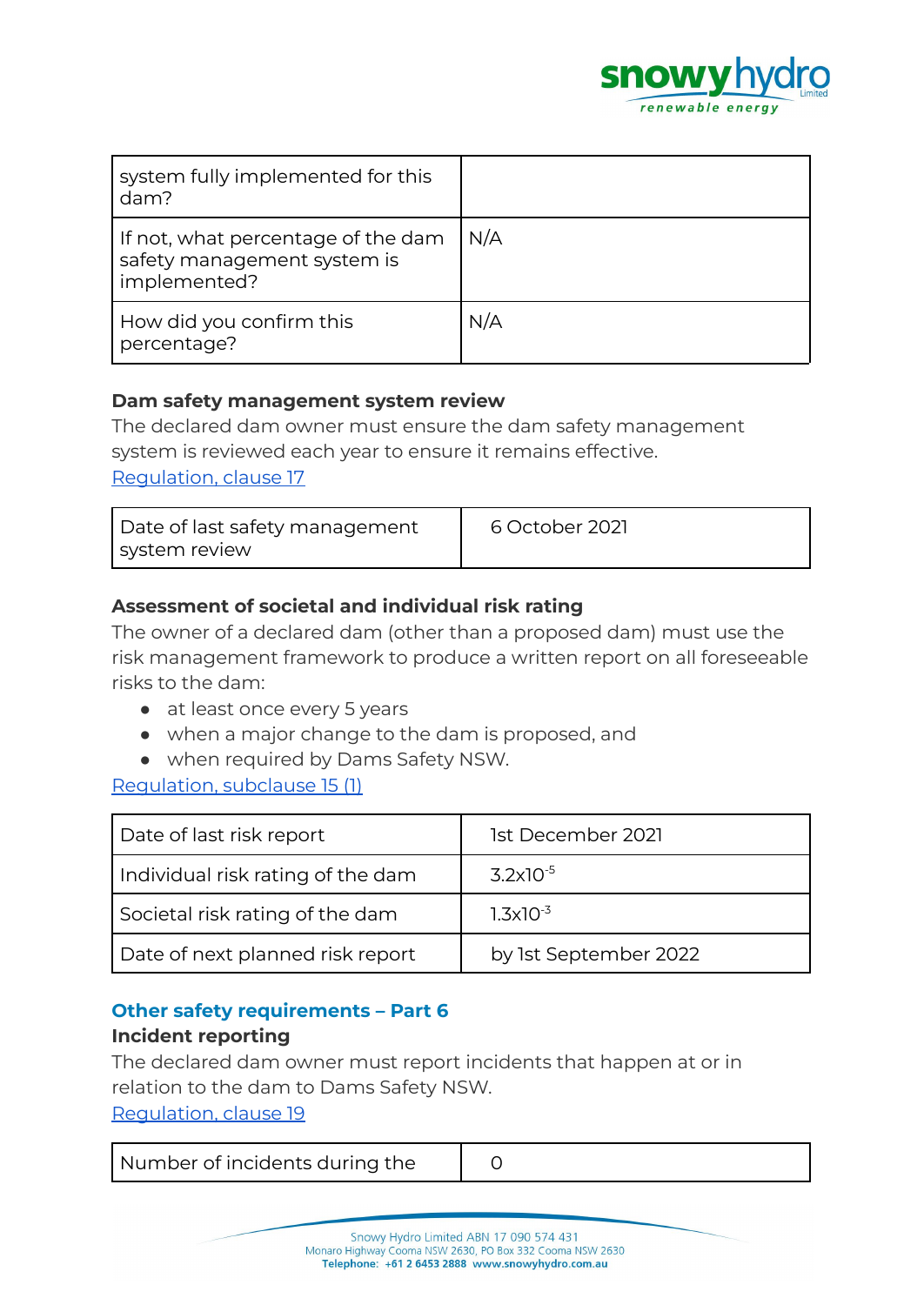

| 2021 calendar year                |    |
|-----------------------------------|----|
| Topic/subject of each incident(s) | NА |

#### **Safety review**

The declared dam owner must ensure a competent person conducts a safety review at least once every 15 years, and as soon as practicable after:

- a deficiency or weakness in the dam is identified
- there is a change in the accepted technology or methods used in one of the relevant specialties or design criteria for dams
- the dam consequence category changes, or
- it is required by Dams Safety NSW.

[Regulation,](https://legislation.nsw.gov.au/view/html/inforce/current/sl-2019-0506#sec.20) clause 20

| Date of last safety review<br>(Requlation, subclause 20(2)) | 16th July 1991 (Peter J Burgess)<br>As there was no regulatory<br>obligation to produce dam safety<br>reviews prior to the 2019 dam safety<br>regulations, Snowy Hydro did not<br>conduct a safety review in 2006. |
|-------------------------------------------------------------|--------------------------------------------------------------------------------------------------------------------------------------------------------------------------------------------------------------------|
|                                                             | However, it was subject to our<br>standard routine surveillance<br>practices.                                                                                                                                      |
| Planned date for next safety review                         | 1st September 2022 (In progress)                                                                                                                                                                                   |

# **For extreme and high consequence dams only**

If the consequence category is Extreme, High A, High B, or High C, the safety review must be reviewed by an independent competent person [Regulation,](https://legislation.nsw.gov.au/view/html/inforce/current/sl-2019-0506#sec.7) subclause 20(6)

| Name of independent reviewer | Graeme Bell (Dam Engineering<br>ConsultantUNSW)<br>Mark Foster (Director, Dam<br><b>Consulting Services)</b><br>Alan Moon (Engineering<br>Geologist Consultant, UNSW) |
|------------------------------|-----------------------------------------------------------------------------------------------------------------------------------------------------------------------|
|------------------------------|-----------------------------------------------------------------------------------------------------------------------------------------------------------------------|

# **Notification of significant changes to the dam**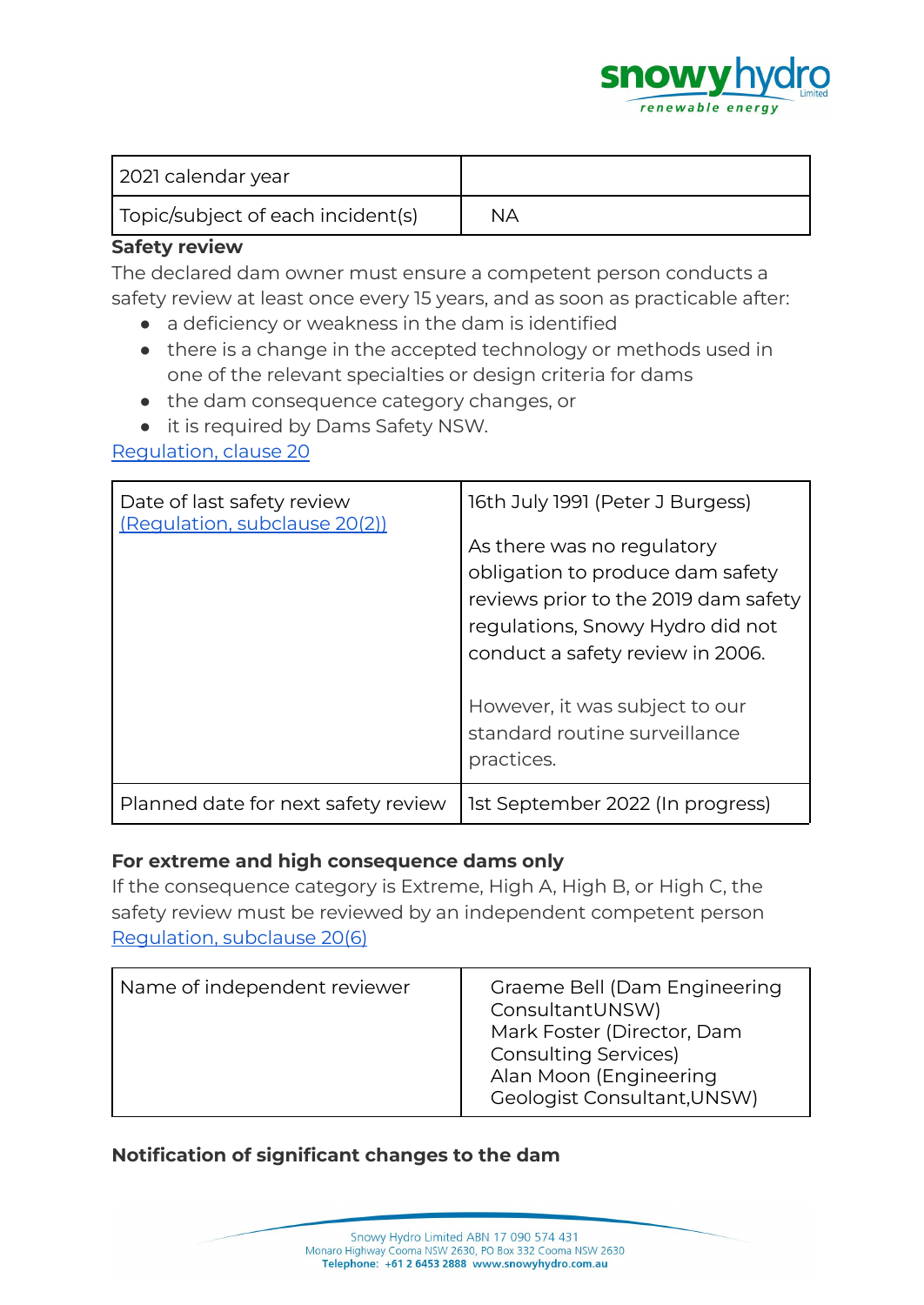

Before making any significant change to the configuration of the declared dam that may affect the safety of the dam, the dam owner must inform Dams Safety NSW of the proposed change in writing. [Regulation,](https://legislation.nsw.gov.au/view/html/inforce/current/sl-2019-0506#sec.21) clause 21

| Has any significant change to the<br>configuration of the dam been<br>made during the 2021 calendar<br>year? | No.       |
|--------------------------------------------------------------------------------------------------------------|-----------|
| If yes, describe the change                                                                                  | N/A       |
| Is any significant change to the<br>configuration of the dam planned?                                        | <b>No</b> |
| If yes, describe the change and<br>when is it planned to happen?                                             | N/A       |

#### **Emergency exercises**

The declared dam owner must ensure that staff who are involved in the operation of the dam undertake emergency exercises at least once every 3 years.

[Regulation,](https://legislation.nsw.gov.au/view/html/inforce/current/sl-2019-0506#sec.22) clause 22

| Date of last 'theoretical<br>classroom' emergency exercise<br>(Regulation, subclause 22(1)) | 2nd July 2020 (Lower Tumut<br>Region) |
|---------------------------------------------------------------------------------------------|---------------------------------------|
| Planned date of next 'theoretical                                                           | by 2nd July 2023 (Lower Tumut         |
| classroom' emergency exercise                                                               | Region)                               |

# **For extreme or high consequence dams only**

The declared dam owner must ensure that staff who are involved in operating the dam undertake practical emergency exercises at least once every 5 years, where possible including relevant agencies identified in the emergency plan.

[Regulation,](https://legislation.nsw.gov.au/view/html/inforce/current/sl-2019-0506#sec.22) subclauses 22 (3) and 22 (4)

| Date of last practical emergency<br>exercise | 29th May 2018                 |
|----------------------------------------------|-------------------------------|
| Planned date of next practical               | by 29th May 2023 (Lower Tumut |
| emergency exercise                           | Region)                       |